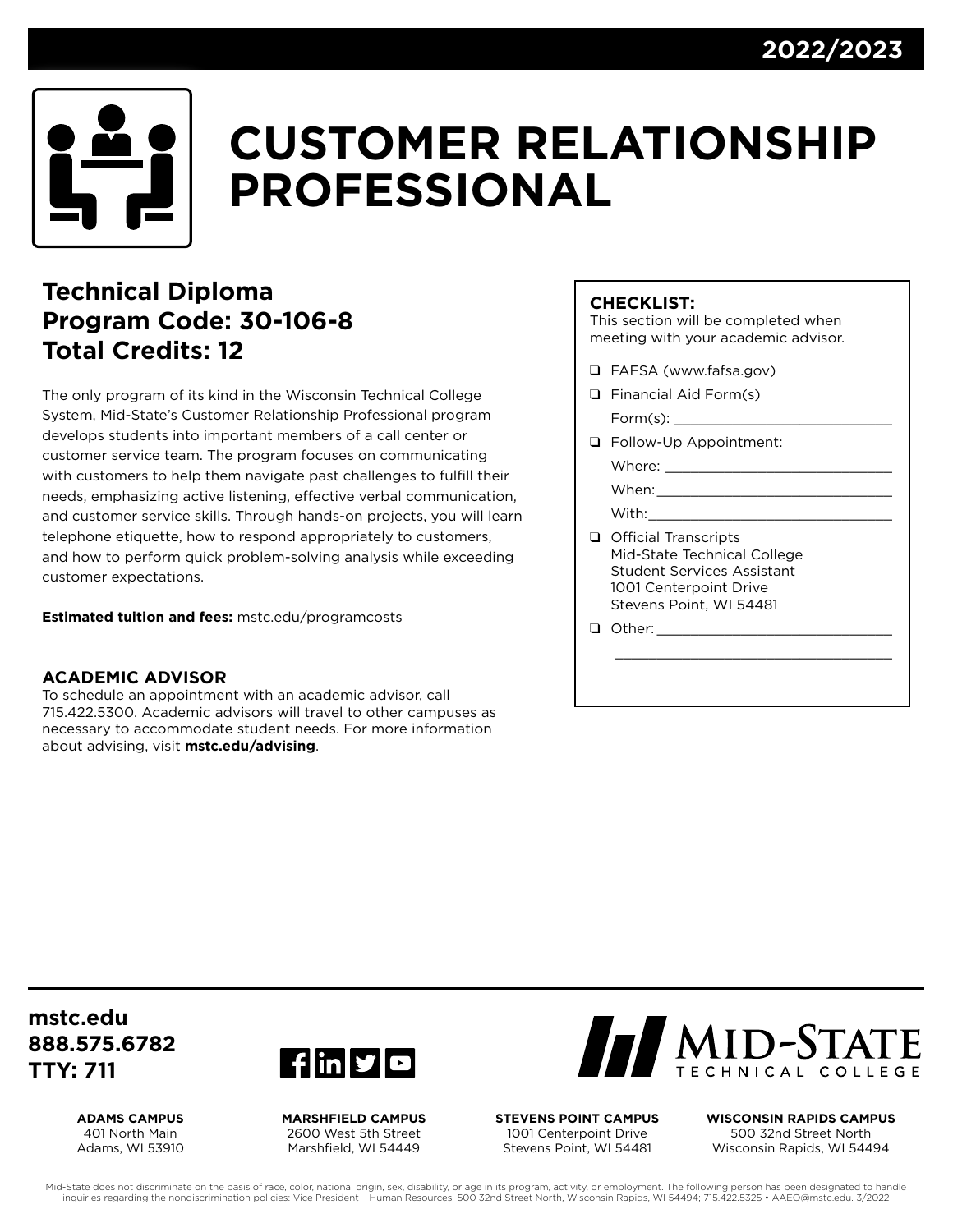## **CAREER PATHWAY**



#### **BACHELOR'S DEGREE OPTIONS**

Bellevue University, Colorado State University Global, Concordia University, Franklin University, Grand Canyon University (GCU), Herzing University, Lakeland University, Milwaukee School of Engineering (MSOE), Mount Mary University (MMU), University of Phoenix, UW-Green Bay, UW-Oshkosh, UW-Stevens Point, UW-Stevens Point at Marshfield, UW-Stout, UW-Whitewater, and Wisconsin Private–Nonprofit Universities/Colleges.

For more information and additional opportunities, visit **[mstc.edu/](http://mstc.edu/advising)transfer**.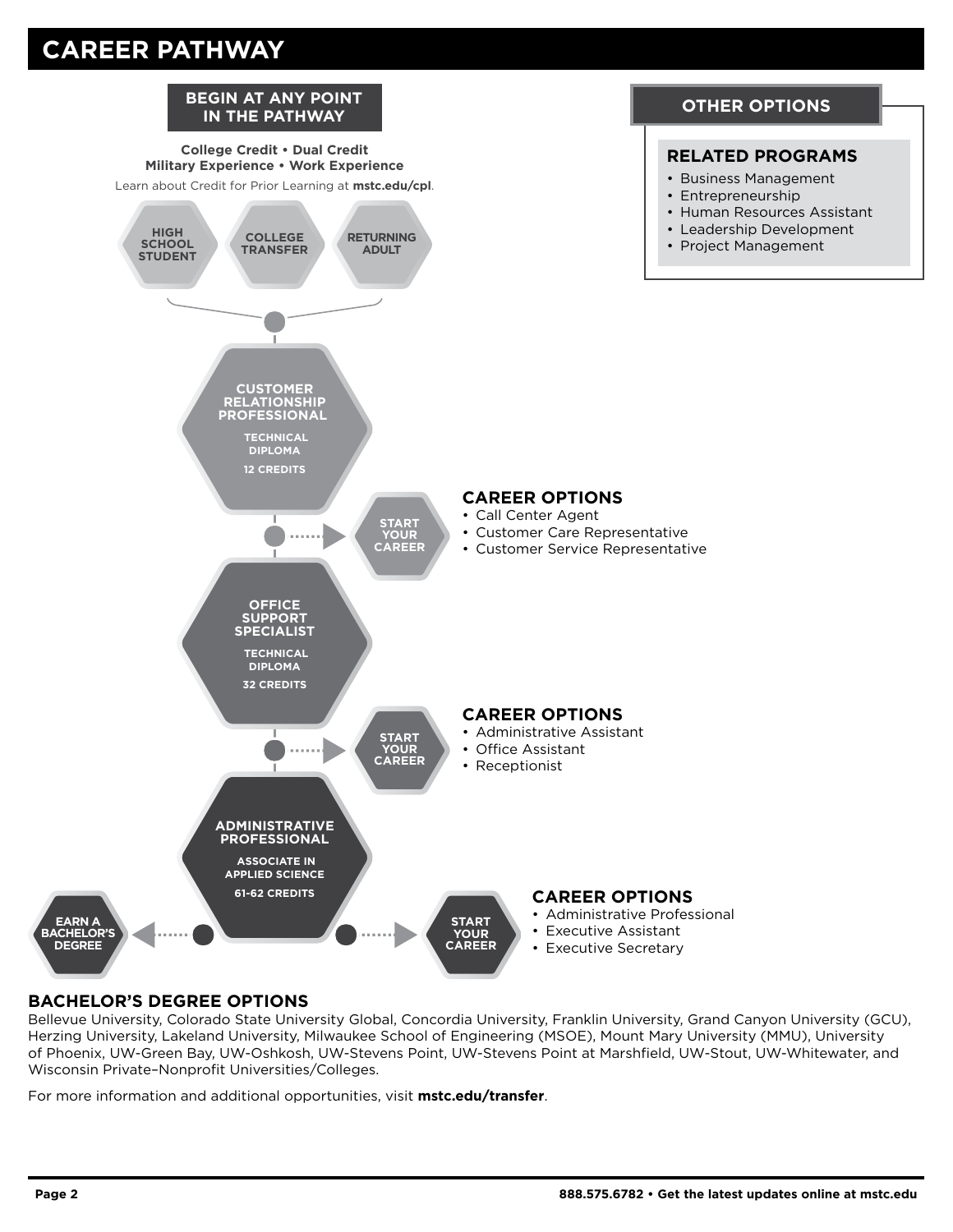#### **PROGRAM OUTCOMES**

Employers will expect you, as a Customer Relationship Professional graduate, to be able to:

- Demonstrate effective workplace communications.
- Model professionalism in the workplace.
- Maintain internal and external relationships.

#### **TECHNICAL SKILLS ATTAINMENT**

The Wisconsin Technical College System (WTCS) has implemented a requirement that all technical colleges measure program outcomes attained by students. This requirement is called Technical Skills Attainment (TSA). The main objective of TSA is to ensure graduates have the technical skills needed by employers. Customer Relationship Professional program outcomes are measured in the TSA-designated course Quality Customer Service.

**NOTES:**

#### **STUDENT HANDBOOK**

Visit **[mstc.edu/studenthandbook](http://mstc.edu/studenthandbook)** to view Mid-State's student handbook, which contains information about admissions, enrollment, appeals processes, services for people with disabilities, financial aid, graduation, privacy, Mid-State's Student Code of Conduct, and technology.

#### **ADDITIONAL COURSES AS NEEDED**

The following courses may be recommended or required if the student does not achieve minimum Accuplacer scores.

#### **Intro to College Reading**

**10838104 .............................................................2 credits** Provides learners with the opportunities to develop and expand reading skills, including comprehension and vocabulary skills. Learners apply reading skills to academic tasks and read to acquire information from a variety of sources.

#### **Intro to College Writing**

**10831103 ..............................................................3 credits** Introduces basic principles of composition, including organization, development, unity, and coherence in paragraphs and multi-paragraph documents. The purpose of this course is to prepare students for successful entry into required program courses. This course is tuition bearing and under certain circumstances may qualify for financial aid. This course cannot be used to satisfy program completion requirements at Mid-State.

*Prerequisite: Accuplacer Sentence Skills score of 60 or equivalent. Proficiency in word processing skills recommended.*

#### **Pre-Algebra**

**10834109 .............................................................3 credits** Provides an introduction to algebra. Includes operations on real numbers, solving linear equations, percent and proportion, and an introduction to polynomials and statistics. Prepares students for elementary algebra and subsequent algebra-related courses.

*Prerequisite: Accuplacer Math score of 65, Accuplacer Algebra score of 30, ABE Math Prep V 76854785 and ABE Math Prep VI 76854786 with a grade of "S." (Note: ABE Math Prep V and VI courses cannot be used to satisfy program completion requirements at Mid-State.)*